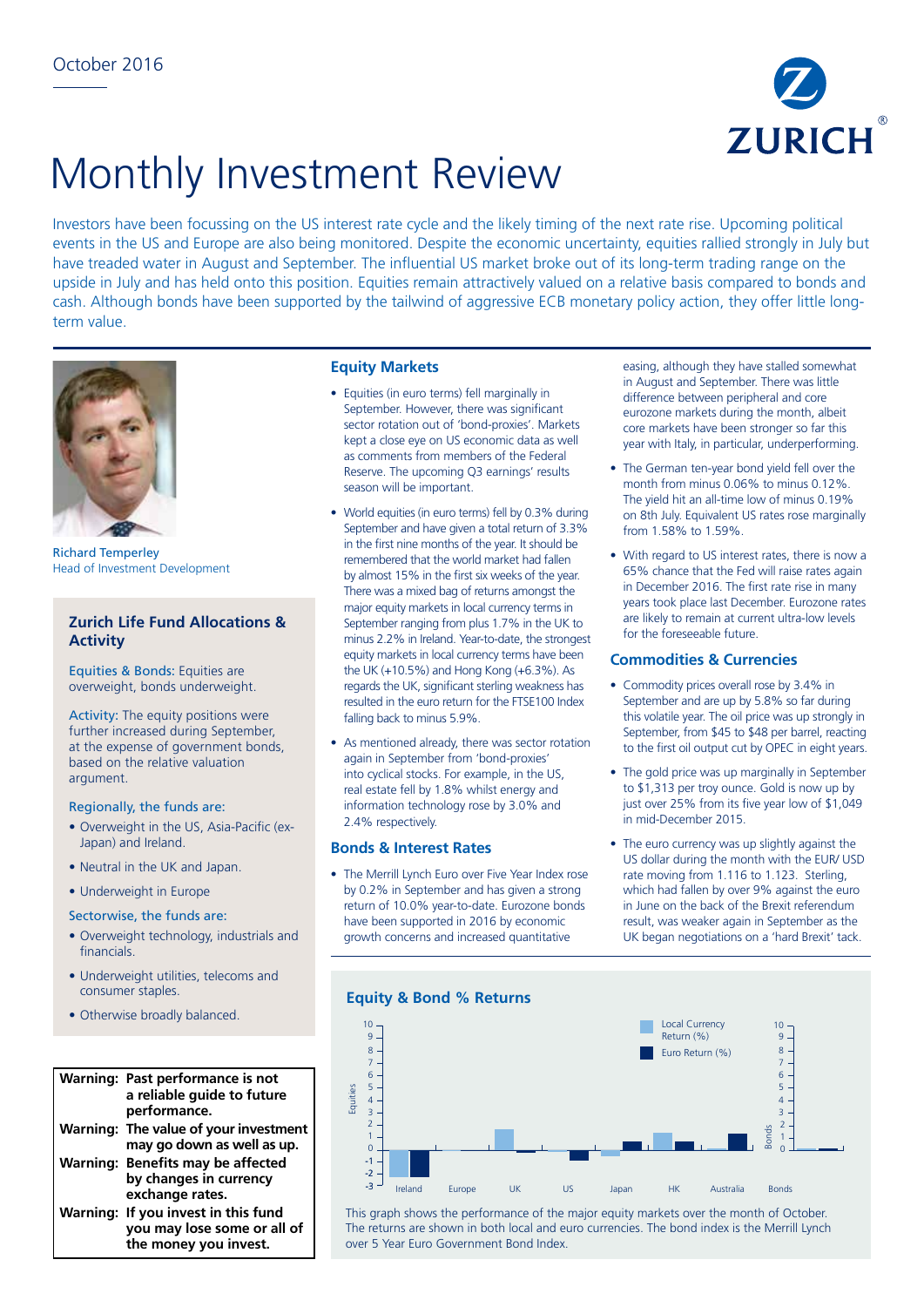#### Zurich Life Annualised Performance to 1st October 2016

|                                                 | <b>Year to</b> | <b>Annualised</b> |          |         |          |          |          |                        |
|-------------------------------------------------|----------------|-------------------|----------|---------|----------|----------|----------|------------------------|
|                                                 | <b>Date</b>    | 1 Year            | 3 Years  | 5 Years | 10 Years | 15 Years | 20 Years | Fund Size $(\epsilon)$ |
| <b>Pathway Multi-Asset Funds</b>                |                |                   |          |         |          |          |          |                        |
| Pathway 2                                       | 0.7%           | 1.2%              | N/S      | N/S     | N/S      | N/S      | N/S      | 123,915,033            |
| Pathway <b>B</b>                                | 1.5%           | 2.8%              | N/S      | N/S     | N/S      | N/S      | N/S      | 374,693,085            |
| Pathway 4                                       | 2.8%           | 5.5%              | N/S      | N/S     | N/S      | N/S      | N/S      | 394,895,173            |
| Pathway 5                                       | 3.8%           | 8.4%              | N/S      | N/S     | N/S      | N/S      | N/S      | 124,451,375            |
| Pathway 6                                       | 1.8%           | 9.8%              | N/S      | N/S     | N/S      | N/S      | N/S      | 14,092,531             |
|                                                 |                |                   |          |         |          |          |          |                        |
| <b>Managed Funds</b>                            |                |                   |          |         |          |          |          |                        |
| <b>Cautiously Managed</b>                       | 1.3%           | 4.3%              | 9.5%     | 9.3%    | N/S      | N/S      | N/S      | 356,532,442            |
| FinEx Sector Average                            | 2.7%           | 5.3%              | 4.9%     | 5.4%    | 2.5%     | 3.5%     | 4.3%     |                        |
| Balanced                                        | 1.1%           | 6.3%              | 10.4%    | 12.7%   | 5.3%     | 6.4%     | 7.6%     | 1,578,419,154          |
| <b>FinEx Sector Average</b>                     | 1.4%           | 6.5%              | 7.9%     | 10.3%   | 2.9%     | 4.1%     | 5.9%     |                        |
| Performance                                     | 0.1%           | 6.7%              | 10.7%    | 12.9%   | 4.9%     | 6.4%     | 7.4%     | 1,255,565,023          |
| Dynamic                                         | $-0.3%$        | 7.1%              | 11.0%    | 13.7%   | 5.0%     | 6.5%     | 7.4%     | 1,480,221,831          |
| <b>FinEx Sector Average</b>                     | 1.7%           | 7.6%              | 8.0%     | 10.5%   | 3.1%     | 4.3%     | 5.7%     |                        |
| <b>Protected Funds</b>                          |                |                   |          |         |          |          |          |                        |
| Protected 70                                    | $-3.0%$        | 0.9%              | 6.0%     | 7.7%    | N/S      | N/S      | N/S      | 12,549,575             |
| Protected 80                                    | $-2.8%$        | $-0.2%$           | 3.8%     | 4.9%    | N/S      | N/S      | N/S      | 34,585,147             |
| Protected 90                                    | $-2.4%$        | $-1.5%$           | 0.9%     | 1.2%    | N/S      | N/S      | N/S      | 13,948,122             |
| <b>Cash Fund</b>                                |                |                   |          |         |          |          |          |                        |
| Secure                                          | 0.0%           | 0.0%              | 0.0%     | 0.1%    | 1.0%     | 1.5%     | 2.5%     | 372,326,999            |
| Cash Fund                                       | $-0.6%$        | $-0.7%$           | $-0.5%$  | $-0.4%$ | 0.6%     | N/S      | N/S      | 295,659,610            |
| <b>FinEx Sector Average</b>                     | 0.0%           | 0.0%              | 0.2%     | 0.2%    | 1.1%     | 1.4%     | 2.2%     |                        |
|                                                 |                |                   |          |         |          |          |          |                        |
| <b>Bond Funds</b>                               |                |                   |          |         |          |          |          |                        |
| Global Corporate Bond (JP Morgan)*              | 6.1%           | 6.6%              | 4.6%     | N/S     | N/S      | N/S      | N/S      | 4,919,412,312          |
| Global Government Bond (JP Morgan)*             | 5.2%           | 4.9%              | 4.6%     | N/S     | N/S      | N/S      | N/S      | 676,275,274            |
| Indexed Eurozone Government Bond (BlackRock)    | 5.5%           | 5.5%              | 6.8%     | 6.1%    | N/S      | N/S      | N/S      | 8,946,850              |
| <b>Active Fixed Income</b>                      | 8.9%           | 9.3%              | 10.4%    | 8.7%    | 6.7%     | 6.7%     | 7.8%     | 197,896,649            |
| Inflation-Linked Bond                           | 4.5%           | 5.3%              | 2.8%     | 2.5%    | N/S      | N/S      | N/S      | 5,432,069              |
| Long Bond                                       | 13.4%          | 13.3%             | 14.6%    | 11.5%   | 7.5%     | N/S      | N/S      | 67,330,190             |
| Global Real Return (PIMCO)*                     | 11.7%          | 10.2%             | 5.0%     | N/S     | N/S      | N/S      | N/S      | 2,500,000,000          |
| Emerging Local Currency Debt (Pictet)*          | 11.7%          | 14.0%             | 2.7%     | N/S     | N/S      | N/S      | N/S      | 4,968,604,255          |
| <b>FinEx Sector Average</b>                     | 7.1%           | 7.7%              | 6.9%     | 6.4%    | 4.3%     | 5.0%     | 5.9%     |                        |
| <b>Absolute Return/Diversified Assets Funds</b> |                |                   |          |         |          |          |          |                        |
| Global Targeted Returns Fund (Invesco) *        | 1.8%           | 1.8%              | N/S      | N/S     | N/S      | N/S      | N/S      | 4,520,000,000          |
| Income Opportunity (JP Morgan)*                 | 6.0%           | 4.4%              | 0.8%     | N/S     | N/S      | N/S      | N/S      | 4,388,852,447          |
| Dynamic Diversified Growth (BlackRock)          | $-1.4%$        | $-0.3%$           | 1.6%     | N/S     | N/S      | N/S      | N/S      | 16,741,803             |
| <b>Diversified Assets</b>                       | 6.1%           | 6.9%              | 6.3%     | 7.9%    | N/S      | N/S      | N/S      | 14,005,185             |
| <b>Active Asset Allocation</b>                  | 2.3%           | 5.1%              | 7.8%     | 8.0%    | N/S      | N/S      | N/S      | 187,463,733            |
| <b>Commodity Funds</b>                          |                |                   |          |         |          |          |          |                        |
| Gold                                            | 20.0%          | 17.0%             | 5.4%     | $-1.3%$ | N/S      | N/S      | N/S      | 48,539,726             |
| <b>Earth Resources</b>                          | $-0.5%$        | $-2.7%$           | $-8.4%$  | $-4.8%$ | N/S      | N/S      | N/S      | 5,613,104              |
| <b>Global Commodities</b>                       | 9.2%           | $-2.2%$           | $-8.9%$  | $-4.8%$ | $-6.0%$  | N/S      | N/S      | 14,391,777             |
| CommoditiesPLUS Strategy (PIMCO)*               | 11.2%          | $-1.0%$           | $-12.7%$ | N/S     | N/S      | N/S      | N/S      | 413,000,000            |
| <b>Green Resources</b>                          | $-13.1%$       | 0.7%              | $-2.9%$  | 3.0%    | N/S      | N/S      | N/S      | 3,783,642              |
|                                                 |                |                   |          |         |          |          |          |                        |
| <b>Equity Funds (Global)</b>                    |                |                   |          |         |          |          |          |                        |
| 5 Star 5                                        | $-4.9%$        | 3.2%              | 8.9%     | 12.8%   | 3.9%     | 6.9%     | N/S      | 194,721,227            |
| <b>International Equity</b>                     | 1.7%           | 9.8%              | 12.2%    | 14.9%   | 6.1%     | 6.2%     | N/S      | 921,445,818            |
| Global Select (Threadneedle)                    | 3.4%           | 11.6%             | 13.6%    | 16.0%   | 6.6%     | 6.3%     | N/S      | 6,709,726              |
| Global Equity (MFS Meridian)*                   | 5.9%           | 11.5%             | N/S      | N/S     | N/S      | N/S      | N/S      | 4,914,739,741          |
| Indexed Global Equity (BlackRock)               | 2.7%           | 9.9%              | 12.3%    | 15.7%   | N/S      | N/S      | N/S      | 101,037,080            |
| <b>FinEx Sector Average</b>                     | 1.6%           | 9.4%              | 9.0%     | 12.8%   | 4.2%     | 4.2%     | 5.9%     |                        |

#### **Source: Financial Express as at 01/10/2016**

The Financial Express sector averages shown are the average of all funds in each of the Financial Express sectors in the individual pensions category.

**Annual management charges (AMC) apply. The fund returns shown are net of the AMC deducted by Zurich Life in our unit prices. The fund returns are based on an investment in the funds and do not represent the returns achieved by individual policies linked to the funds. These fund returns may be before the full AMC is applied to a policy. The actual returns on policies linked to the specified fund will be lower because of the effects of charges and in some cases a higher management charge.**

\* External fund size: Where external funds have been on the Zurich platform for less than two years, we have used the fund size of the underlying external fund. N/S = Not Started.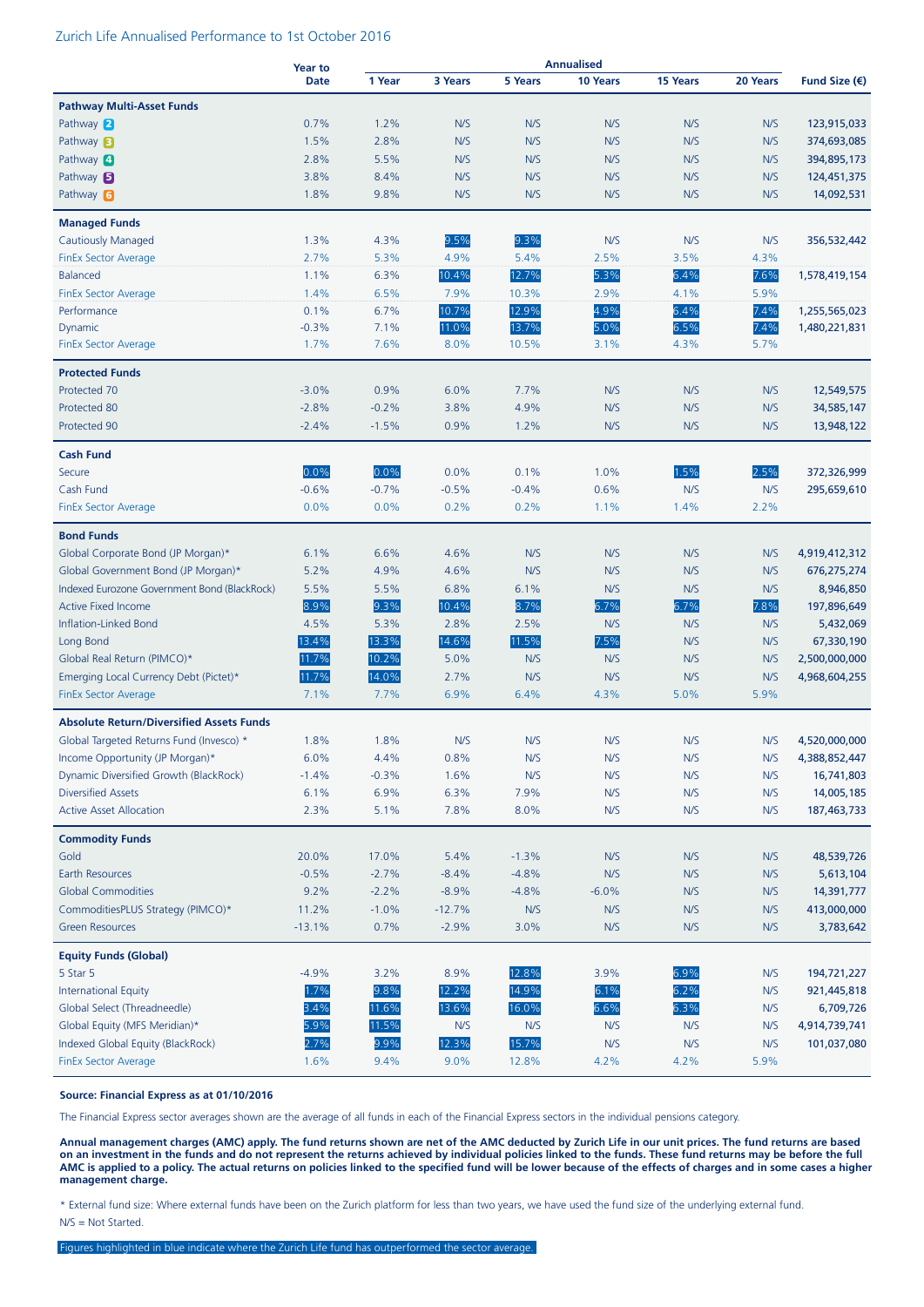|                                                                            | <b>Year to</b> | Annualised     |             |              |             |             |             |                        |
|----------------------------------------------------------------------------|----------------|----------------|-------------|--------------|-------------|-------------|-------------|------------------------|
|                                                                            | <b>Date</b>    | 1 Year         | 3 Years     | 5 Years      | 10 Years    | 15 Years    | 20 Years    | Fund Size $(\epsilon)$ |
| <b>Equity Funds (European)</b>                                             |                |                |             |              |             |             |             |                        |
| Euro Markets Fund (BlackRock)*                                             | $-2.2%$        | 2.4%           | N/S         | N/S          | N/S         | N/S         | N/S         | 3,687,390,000          |
| 5 Star 5 Europe                                                            | $-2.5%$        | 4.4%           | 10.6%       | 16.1%        | 4.8%        | N/S         | N/S         | 100,398,675            |
| European Select (Threadneedle)                                             | $-1.0%$        | 2.5%           | 10.0%       | 15.7%        | 7.2%        | 7.8%        | N/S         | 12,739,434             |
| Small Cap Europe (Pictet)*                                                 | $-0.3%$        | 6.1%           | N/S         | N/S          | N/S         | N/S         | N/S         | 258,314,466            |
| <b>FinEx Sector Average</b>                                                | $-4.4%$        | 2.5%           | 6.8%        | 12.8%        | 3.6%        | 5.2%        | 7.7%        |                        |
| <b>Equity Funds (Eurozone)</b>                                             |                |                |             |              |             |             |             |                        |
| <b>Eurozone Equity</b>                                                     | $-2.8%$        | 3.7%           | 7.0%        | 13.2%        | 4.7%        | N/S         | N/S         | 67,456,364             |
| Europe ex-UK Index (BlackRock)                                             | $-4.0%$        | 2.3%           | 6.3%        | 12.0%        | 3.0%        | N/S         | N/S         | 2,997,602              |
| Indexed Eurozone Equity (BlackRock)                                        | 0.3%           | 4.2%           | 5.8%        | 12.1%        | N/S         | N/S         | N/S         | 2,422,019              |
| <b>FinEx Sector Average</b>                                                | $-4.0%$        | 3.3%           | 5.8%        | 10.8%        | 1.5%        | 3.5%        | 5.9%        |                        |
| <b>Equity Funds (Irish)</b>                                                |                |                |             |              |             |             |             |                        |
| <b>Irish Equity</b>                                                        | $-8.9%$        | 2.2%           | 15.3%       | 21.8%        | 0.4%        | N/S         | N/S         | 16,806,353             |
| <b>FinEx Sector Average</b>                                                | $-10.3%$       | $-0.4%$        | 12.5%       | 19.1%        | $-1.3%$     | 3.6%        | 5.9%        |                        |
|                                                                            |                |                |             |              |             |             |             |                        |
| <b>Equity Funds (American)</b>                                             |                |                |             |              |             |             |             |                        |
| 5 Star 5 Americas                                                          | 0.0%           | 7.8%           | 16.0%       | 16.9%        | 7.9%        | N/S         | N/S         | 56,691,440             |
| American Select (Threadneedle)                                             | 3.8%           | 10.1%          | 14.7%       | 17.9%        | 8.6%        | 5.9%        | N/S         | 11,663,208             |
| <b>FinEx Sector Average</b>                                                | 3.2%           | 13.7%          | 14.4%       | 17.7%        | 7.3%        | 5.0%        | 6.5%        |                        |
| <b>Equity Fund (UK)</b>                                                    |                |                |             |              |             |             |             |                        |
| UK Growth (M&G)*                                                           | $-9.4%$        | $-8.3%$        | N/S         | N/S          | N/S         | N/S         | N/S         | 660,070,000            |
| UK Index (BlackRock)                                                       | $-3.5%$        | 0.3%           | 3.9%        | 9.2%         | 2.4%        | N/S         | N/S         | 2,057,969              |
| <b>FinEx Sector Average</b>                                                | $-6.4%$        | $-2.0%$        | 2.8%        | 9.2%         | 2.3%        | 3.3%        | 4.6%        |                        |
| <b>Equity Funds (Far East Asia)</b>                                        |                |                |             |              |             |             |             |                        |
| 5 Star 5 Asia Pacific                                                      | 9.1%           | 21.2%          | 8.4%        | 10.1%        | 4.2%        | N/S         | N/S         | 69,948,312             |
| Asia Pacific Equity                                                        | 9.0%           | 18.3%          | 6.8%        | 10.0%        | N/S         | N/S         | N/S         | 6,899,395              |
| <b>FinEx Sector Average</b>                                                | 6.4%           | 14.6%          | 4.7%        | 8.2%         | 4.8%        | 7.5%        | 5.3%        |                        |
| <b>Equity Funds (Japan)</b>                                                |                |                |             |              |             |             |             |                        |
| Japan Index (BlackRock)                                                    | $-1.3%$        | 10.4%          | 9.0%        | 10.4%        | 1.6%        | N/S         | N/S         | 3,227,139              |
| <b>FinEx Sector Average</b>                                                | 0.5%           | 12.6%          | 7.8%        | 10.4%        | 0.9%        | 2.0%        | 1.2%        |                        |
|                                                                            |                |                |             |              |             |             |             |                        |
| <b>Equity Funds (High Yield)</b><br>Dividend Growth                        |                |                |             | 15.7%        | 4.9%        |             |             |                        |
|                                                                            | 6.1%<br>11.6%  | 12.8%          | 11.7%       |              |             | N/S<br>N/S  | N/S         | 206,285,252            |
| Global Dividend (M&G)*                                                     | 1.6%           | 15.1%<br>9.4%  | N/S<br>9.0% | N/S<br>12.8% | N/S<br>4.2% | 4.2%        | N/S<br>5.9% | 5,564,260,000          |
| <b>FinEx Sector Average</b>                                                |                |                |             |              |             |             |             |                        |
| <b>Equity Funds (Emerging Market)</b>                                      |                |                |             |              |             |             |             |                        |
| <b>India Equity</b>                                                        | 3.7%           | 4.2%           | 16.0%       | 7.3%         | N/S         | N/S         | N/S         | 12,111,612             |
| Emerging Markets Opportunities (JP Morgan)*<br><b>FinEx Sector Average</b> | 14.9%<br>10.7% | 16.6%<br>15.4% | N/S<br>6.0% | N/S<br>5.4%  | N/S<br>4.6% | N/S<br>6.5% | N/S<br>N/S  | 1,773,930,412          |
|                                                                            |                |                |             |              |             |             |             |                        |
| <b>Equity Funds (Specialist)</b>                                           |                |                |             |              |             |             |             |                        |
| Top Tech 100                                                               | 3.1%           | 16.7%          | 22.7%       | 22.7%        | 13.0%       | 8.3%        | N/S         | 32,954,859             |
| <b>FinEx Sector Average</b>                                                | 3.5%           | 7.6%           | 4.5%        | 6.0%         | 1.7%        | 2.3%        | 3.2%        |                        |
| <b>Property Funds</b>                                                      |                |                |             |              |             |             |             |                        |
| Fund of REITs                                                              | $-6.1%$        | 1.4%           | N/S         | N/S          | N/S         | N/S         | N/S         | 15,294,006             |
| European (Ex-UK) Property                                                  | 9.4%           | 15.5%          | 16.2%       | 14.3%        | N/S         | N/S         | N/S         | 43,302,999             |
| Global Property Equities (Henderson Horizon)*                              | 6.8%           | 13.8%          | 13.3%       | N/S          | N/S         | N/S         | N/S         | 467,026,616            |
| <b>Australasia Property</b>                                                | 17.2%          | 24.4%          | 11.9%       | 15.1%        | N/S         | N/S         | N/S         | 30,397,949             |
| <b>FinEx Sector Average</b>                                                | 1.9%           | 5.1%           | 9.0%        | 6.6%         | $-2.3%$     | 2.8%        | 6.9%        |                        |
| <b>Funds Closed to New Business</b>                                        |                |                |             |              |             |             |             |                        |
| <b>Eurozone Property</b>                                                   | 8.3%           | 14.2%          | 15.6%       | 14.4%        | 2.4%        | N/S         | N/S         | 22,781,417             |
| Global Emerging Markets Equity (Aberdeen)*                                 | 18.6%          | 18.6%          | 6.2%        | N/S          | N/S         | N/S         | N/S         | 5,726,720,774          |

**Warning: Past performance is not a reliable guide to future performance. Warning: The value of your investment may go down as well as up. Warning: Benefits may be affected by changes in currency exchange rates. Warning: If you invest in this fund you may lose some or all of the money you invest.**